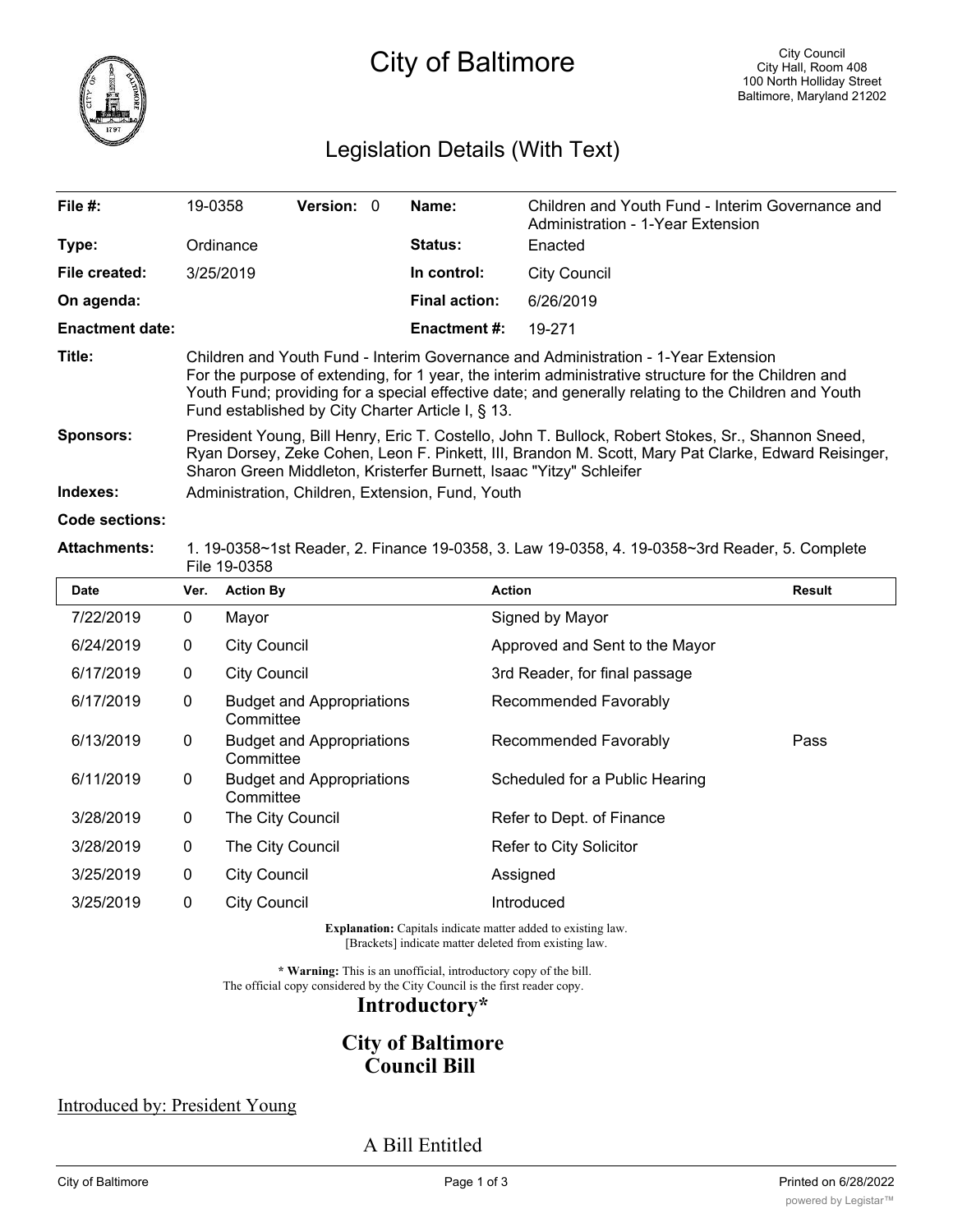An Ordinance concerning

#### **Children and Youth Fund - Interim Governance and Administration - 1-Year Extension**

For the purpose of extending, for 1 year, the interim administrative structure for the Children and Youth Fund; providing for a special effective date; and generally relating to the Children and Youth Fund established by City Charter Article I, § 13.

By repealing and reordaining, without amendment Article 5 - Finance, Property, and Procurement Section 9-4(b) Baltimore City Code (Edition 2000)

By repealing and reordaining, with amendments Article 5 - Finance, Property, and Procurement Section 9-6 Baltimore City Code (Edition 2000)

**Section 1. Be it ordained by the Mayor and City Council of Baltimore**, That, after conducting a public hearing and having heard testimonial evidence, the City Council finds that:

- (i) in order to yield the best possible results for Baltimore's youth programs and services, the interim fiscal agent has exercised due diligence and deliberate caution in establishing the permanent intermediary required by City Code Article 5, § 9-4(b)(3);
- (ii) as a result of this demonstrated diligence and caution, the permanent intermediary is not yet prepared to administer the Children and Youth Fund established by City Charter Article I, § 13; and
- (iii) it is thus appropriate and necessary to extend, by authority of City Code Article 5, § 9-6, the Fund's interim structure for 1 additional year.

#### **Section 2. And be it further ordained**, That the Laws of Baltimore City read as follows:

#### **Baltimore City Code**

#### **Article 5. Finance, Property, and Procurement**

#### **Subtitle 9. Children and Youth Fund**

#### **§ 9-4. Interim fiscal agent.**

(b) *General powers and duties.*

The interim fiscal agent must:

- (1) identify specific programs and services to be funded by the Fund;
- (2) allocate the available funds among the programs and services identified for funding; and
- (3) establish a permanent intermediary, with a focus on youth leadership and governance, capable of dispersing the money appropriated to the Fund to specific youth-focused programs and services.